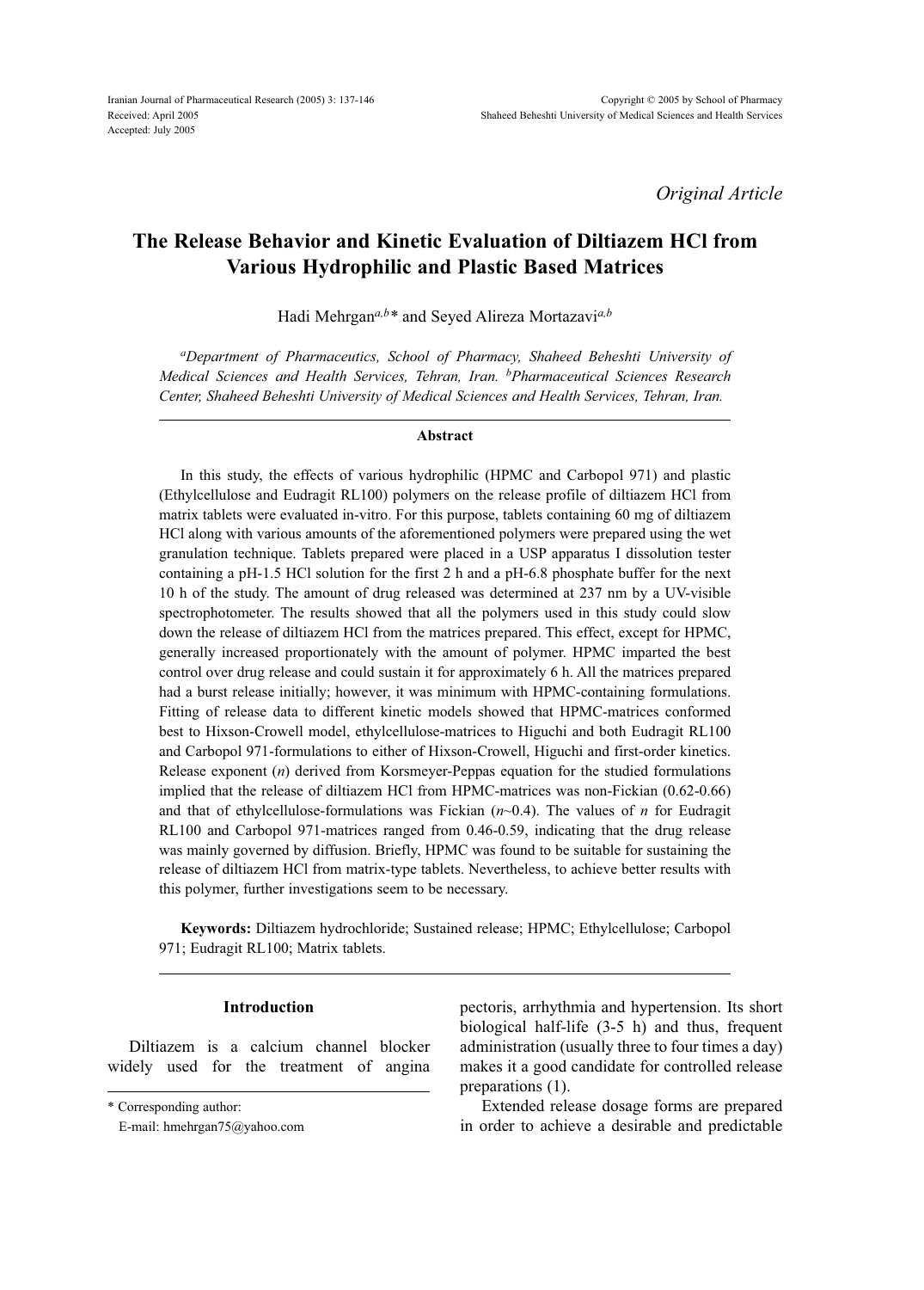pharmacodynamic response, appropriate pharmacokinetics parameters, an improved patient compliance, minimization of side effects, and a maximized drug efficacy (2). One of the most commonly used methods of modulating drug release is its inclusion within a matrix system. Matrix systems have achieved extensive importance in controlled drug delivery, thanks to a simple and fast producing technology, low cost and low influence of physiological variables on their release behavior (3). Based on the features of retarding polymer, matrix systems are usually classified into three main groups: hydrophilic, hydrophobic and plastic (inert).

Hydrophilic polymers, based on their solubility in water, could be divided into two types: i) water insoluble polymers including some carbomers and ii) water soluble polymers such as HPMC (4). HPMC is the most important hydrophilic polymer used at levels of 10-80% *w/w* to retard the release of drugs from the oral delivery systems (5-10). This extensive use originates from the non-toxicity, high-drug loading capacity and non-pH dependence of the polymer (11). Carbomers (Carbopols<sup>®</sup>) are high molecular weight, cross-linked polymers of acrylic acid, forming a hydrogel in basic solutions. There is a growing interest in the application of these polymers in controlled drug delivery (11-13). When a hydrophilic matrix comes into contact with an aqueous medium, it absorbs water, hydrates and swells to form a gel through which the dissolved drug diffuses out. In terms of water soluble polymers, dissolution of the polymer results in a gradual erosion of this gel layer. However, at higher concentrations, the polymer chains entangle to a greater degree culminating in "virtual crosslinking" and therefore formation of a stronger gel layer. In the case of carbomers, they form a cross-linked network, which could entrap various drugs. These hydrogels do not erode in the same manner to HPMC and therefore remain intact in the release medium, and the drug continues to diffuse through the gel layer at a uniform rate (12).

Plastic polymers, which are capable of forming insoluble or skeleton matrices, have been widely used for controlling the release of drugs due to their inertness and drug embedding

ability. Liquid penetration into the matrix is the rate-controlling step in such systems, unless channeling agents are used (9). Ethylcellulose (EC) and Eudragit RL or RS are among the wellknown polymers in this category. EC is mainly used in oral formulations as a hydrophobic coating agent for the preparation of tablets and granules (14, 15). Modified release matrix tablets could also be prepared using EC (3, 8). On the other hand, Eudragits (poly methyl methacrylates) are extensively used as release controlling film coats. They are also employed to develop matrix systems at quantities of 5%- 20%. Solid polymers may also be used in directcompression processes at higher amounts, i.e. 10-50% (3, 13, 16, 17).

Some attempts have been made to develop sustained release dosage forms of diltiazem. In this respect, different devices have been prepared such as osmotic pumps (18), buccal tablets (19), microspheres (20), coated tablets (21) and transdermal patches (22). Matrix devices have also been formulated using diverse polymeric excipients including a mixture of HPMC and xanthan (23), a combination of HPMC and pectin (24), guar gum grafted with acrylamide (25), polyethylene oxide plus carbopol (26) as well as carnuba wax, cross-linked povidone (Kollidon SR) or HPMC (9). Once-a-day dosage forms of diltiazem such as Cardizem CD and Dilacor XL are currently available, but the production process of both formulations is complicated and cumbersome. Therefore, an extended-release diltiazem formulation consisting of a simple matrix, which could be manufactured with a high-speed tableting machine, will represent a significant advance. The objective of this study was to evaluate the effect of two groups of polymers, i.e. hydrophilic polymers such as Methocel K4M (HPMC) and Carbopol 971 (C971) as well as plastic polymers including Ethocel 100 (EC) and Eudragit RL100 on release behavior and kinetics of the highly soluble diltiazem HCl from matrix systems.

# **Experimental**

# **Materials**

Diltiazem HCl (Fabbrica Italiana Sintetici SPA, Italy), HPMC (Methocel K4M, Colorcon,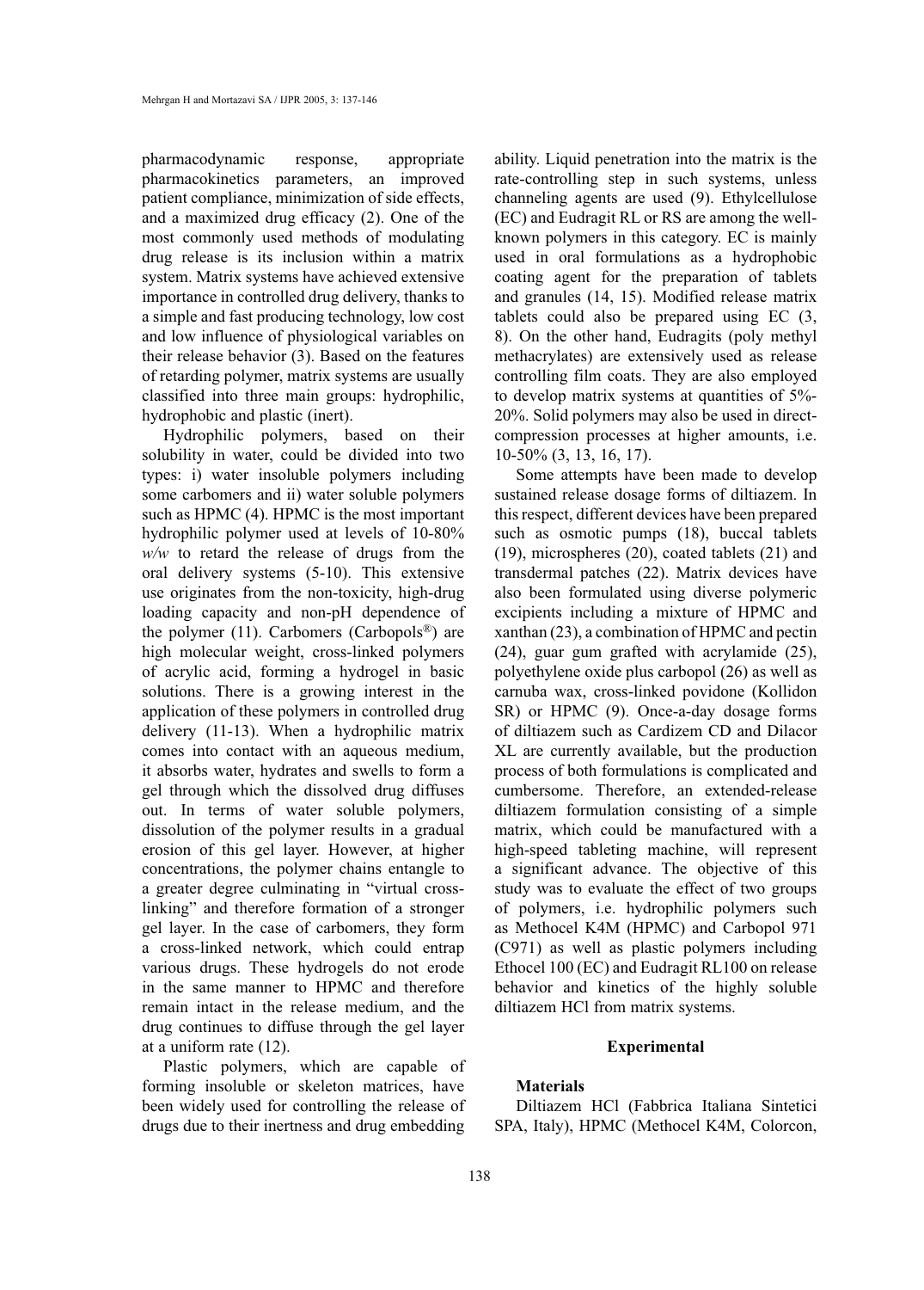England), ethylcellulose 100cP (Ethocel, Dow, USA), Carbopol 971 (B.F. Goodrich, UK), Eudragit RL100 (Röhm-Pharma, Germany), Polyvinylpyrrolidone K-25 (PVP) (Plasdone K-25, ISP Technologies Inc., USA), Microcrystalline cellulose PH 101 (Avicel PH 101, ISP Technologies Inc., USA), anhydrous dibasic calcium phosphate (DCP) (gifted by Iran Daru Pharmaceutical Co.) and magnesium stearate (MgSt) (Nordland Chemie, Germany) were used as received.

# **Methods**

# *Preparation and characterization of matrix tablets*

Tablets containing 60 mg diltiazem HCl were prepared by the wet granulation technique. The complete list of tablet formulations prepared is shown in Table 1. In the case of hydrophilic polymers, i.e. series A and D formulations, diltiazem HCl, retarding polymer and filler were passed through an 80-mesh sieve to obtain uniform particles. Thereafter, they were thoroughly blended and then kneaded with an ethanolic PVP solution (10%, *w/v*) as the granulating agent using a laboratory granulator (Erweka, Germany) equipped with a 1.25-mm sieve. Granules obtained were dried in an oven at 50°C for 30 min. In terms of series D formulations, to avoid any possible interference/interaction of the retarding polymer and filler, Avicel was used instead of DCP. In order to prepare formulations containing the plastic polymer EC (series B), diltiazem HCl and DCP were passed through the 80-mesh sieve. They were then completely mixed and granulated with a solution of EC in acetone (15%, *w/v*) by means of the granulator. The resultant granules were dried at 40°C for 15 min. In case of formulations prepared with Eudragit RL, diltiazem HCl and DCP were screened through the 80-mesh sieve. Afterwards, the required ingredients were combined and the mixture wetted with a solution of Eudragit RL in ethanol (30%, *w/v*) and then granulated using the granulator. Granules obtained were dried at 50°C for 30 min. In all cases, the dried granules were comminuted using an Erweka FGS oscillating granulator (Erweka, Germany) equipped with a 0.80-mm screen. Final granules were mixed with 1% MgSt by means of a cubic mixer

(Erweka, Germany) and then compressed into 7-mm convex tablets using a single-punch tablet machine (Erweka, Germany). The compression force was adjusted so that the corresponding hardness of tablets was at maximum.

The physical properties of tablets prepared were investigated. Friability was determined using 10 tablets from each formulation, by means of an Erweka TA Roche-type friabilitor at a speed of 25 rpm for 4 min. For each formulation, the hardness of 10 tablets was also tested using an Erweka TBH 28 apparatus (Erweka, Germany).

#### *Dissolution studies*

In vitro drug release studies from the prepared matrix tablets were conducted for a period of 12 h using an Erweka DT6R model dissolution tester (Erweka, Germany) USP 23 type I apparatus (rotating basket) set at 100 rpm and a temperature of  $37 \pm 0.5$ °C. Initially, tablets were placed in 900 ml of a hydrochloric acid solution at pH 1.5 for 2 h. Afterwards, the dissolution medium was completely removed and replaced with 900 ml of a pH 6.8-phosphate buffer solution. The study continued for a further 10 h. At specified intervals 5 ml samples were withdrawn from the dissolution medium and replaced with fresh medium to keep the volume constant. After appropriate dilution, the sample solution was analyzed at 237 nm for the presence of diltiazem HCl, using a UV-visible spectrophotometer (Shimadzu 1201, Japan). It was justified that none of the ingredients used in the formulations interfered with the assay method. The amount of drug released were calculated using the calibration curves constructed in the two dissolution media and the means of three determinations were used for data analysis.

## *Assay of diltiazem HCl in matrix tablets*

Twenty randomly chosen tablets from each formulation were thinly powdered in a mortar and a portion of the resulting powder equal to the weight of the respective tablet was solubilized in 0.1 N HCl to make a solution of 9 mg of diltiazem HCl per ml. Several aliquots were then filtered using a sintered glass filter and assayed spectrophotometrically at 237 nm. Each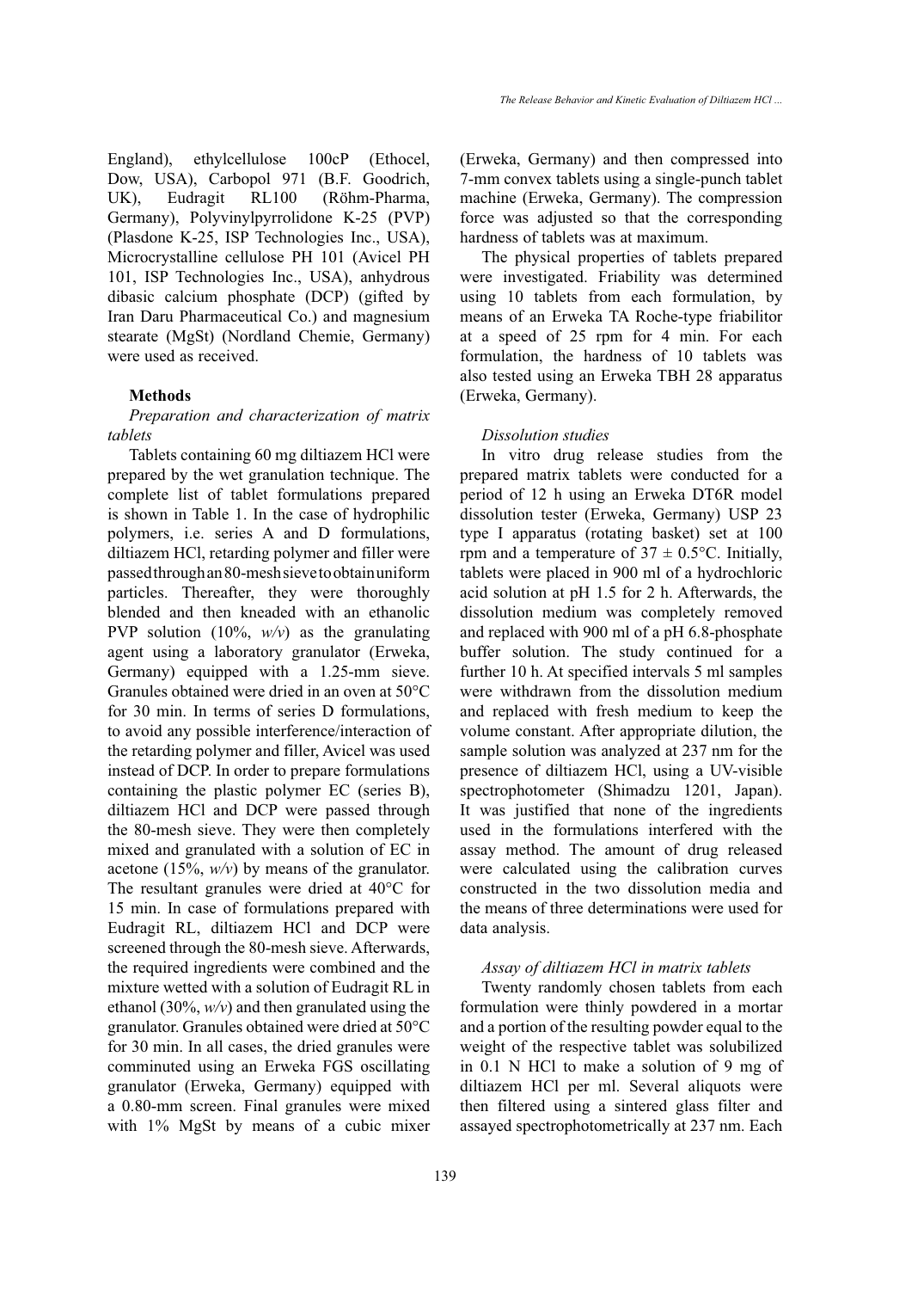measurement was carried out in triplicate and the results averaged. A blank solution containing all the components, except for the drug, was also prepared. Corresponding concentrations were calculated from the standard curve. No other assay method was considered necessary, since no interference was observed at 237 nm.

# *Release kinetics*

To study the release kinetics of diltiazem HCl from the matrix tablets, the release data were fitted to the following equations:

Zero order equation (27):

$$
Q_t = k_0.t \t[1]
$$

where  $Q_t$  is the percentage of drug released at time t and  $k_0$  is the release rate constant;

First order equation (28):

$$
\ln(100-Q_t) = \ln 100 - k_1 \tag{2}
$$

where  $k_1$  is the release rate constant;

Higuchi's equation (29):

$$
Q_t = k_H.t^{1/2} \tag{3}
$$

where  $k_H$  is the Higuchi release rate constant;

Hixson-Crowell (30):

$$
(100-Qt)1/3 = 1001/3 - kHC.t
$$
 [4]

where  $k_{\text{HC}}$  is the Hixson-Crowell rate constant.

Furthermore, in order to better characterize the drug release mechanisms for the polymeric systems studied, the Korsmeyer-Peppas (31) semi-empirical model was applied:

$$
Q_t/Q_\infty = k_{KP} \cdot t^n \qquad [5]
$$

where  $Q_t/Q_\infty$  is the fraction of drug released at time t,  $k_{KP}$  a constant compromising the structural and geometric characteristics of the device, and *n*, the release exponent, which is

indicative of the mechanism of drug release. For the case of cylindrical geometries such as tablets, *n*=0.45 corresponds to a Fickian diffusion release

(Case I),  $0.45 \le n \le 0.89$  to a non-Fickian (Anomalous) transport,  $n = 0.89$  to a zero order (Case II) release kinetics (32) and *n*>0.89 to a super Case II transport (10). For fitting the release data to the equations, only the points within the interval 10%-70% were used. In the case of Higuchi model, the range was 10%-60%.

## *Statistics*

All the results were expressed as mean values  $\pm$  standard deviation (SD), unless otherwise specified elsewhere. The release rate constants (*k*), calculated based on the best model, were compared using a single-factor analysis of variance (ANOVA) with a Tukey post hoc test, at a 5% significance level. A direct non-linear fitting of the release data was carried out for the Korsmeyer-Peppas model. All data analyses were performed using the SPSS<sup>®</sup> 10.0 statistical software (SPSS Inc., Chicago, IL, USA).

# **Results and discussion**

In this study, the effect of various polymers including hydrophilic (HPMC K4M and Carbopol 971) and plastic types (ethylcellulose and Eudragit RL100) on the release behavior as well as kinetics of diltiazem HCl from matrix type tablets were evaluated. Based on the results of preliminary studies, it was evident that due to the improvement of flowability and compressibility of diltiazem HCl granules, tablets with desirable physical characteristics could be prepared using the wet granulation technique. Table 1 shows the composition of various formulations containing diltiazem HCl and different polymers and inactive ingredients, prepared in this study.

Table 2, indicates the results of physicochemical quality control tests (including hardness, friability and assay) performed on the formulations. As summarized in Table 2, the evaluation of the prepared matrix tablets showed that the drug content of all formulations ranged from 95.57% to 99.75%, indicating the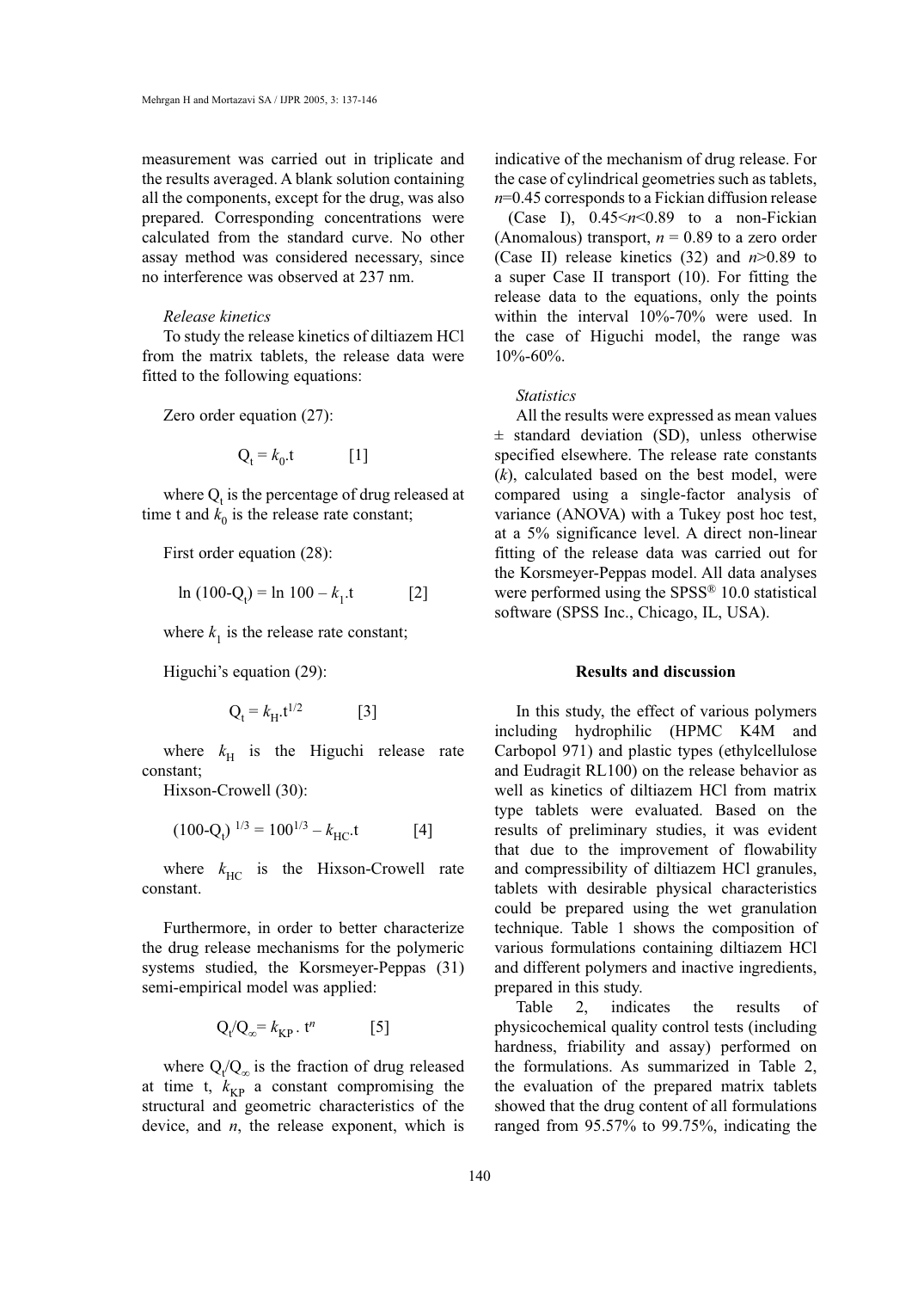| Series                     | HPMC<br>(Retarding polymer) | <b>DCP</b><br>(Filler) | <b>PVP</b><br>(Binder)   | MgSt<br>(Lubricant) |  |
|----------------------------|-----------------------------|------------------------|--------------------------|---------------------|--|
| A1                         | 35                          | 10                     | 5                        | 1                   |  |
| A2                         | 40                          | $10\,$                 | 5                        | 1                   |  |
| A3                         | 45                          | 10                     | 5                        | 1                   |  |
|                            | $\rm EC$                    |                        |                          |                     |  |
| B1                         | 15                          | 30                     | $\overline{\phantom{a}}$ | $\mathbf{1}$        |  |
| B2                         | 20                          | 30                     | ٠                        |                     |  |
| B <sub>3</sub>             | 25                          | 30                     |                          |                     |  |
| B4                         | $30\,$                      | 30                     | ۰                        | 1                   |  |
|                            | Eudragit RL                 |                        |                          |                     |  |
| $\mathop{\rm C}\nolimits1$ | 35                          | 30                     |                          |                     |  |
| $\rm{C2}$                  | 40                          | 30                     |                          |                     |  |
| C <sub>3</sub>             | 45                          | 30                     | $\overline{\phantom{a}}$ | 1                   |  |
|                            | C971                        | Avicel PH 101          |                          |                     |  |
| D1                         | $\overline{7}$              | 30                     | 5                        | 1                   |  |
| D <sub>2</sub>             | 10                          | 30                     | 5                        | 1                   |  |
| D <sub>3</sub>             | 13                          | 30                     | 5                        | 1                   |  |

Table 1. Composition (%) of 60-mg diltiazem HCl loaded matrix tablets.

presence of an acceptable amount of drug in the formulations. Different polymers yielded matrix tablets with various hardness values, ranging from 7.5 KP (for formulations containing Eudragit RL100) to 21.17 KP (for those prepared using HPMC). The tablets also passed the friability test  $(F<1%)$ , showing that all formulations are within the USP 23 limits (33).

The effect of HPMC at different concentrations ranging from 35%-45% on the release of diltiazem HCl from tablet matrices was examined. Figure 1 shows the release profiles of the drug from HPMC matrix tablets. Formulations A1, A2 and A3 released 80% of their diltiazem HCl in 5-6

h, indicating that the polymer could retard the drug release. Different authors reported identical data for other drugs (6-8, 10, 34). Increasing the concentration of HPMC within the matrix did not alter the drug release profile significantly (p>0.05). This finding was in agreement with those obtained by other researchers (7, 8, 34).

When considering the effect of EC on the release profile of diltiazem HCl, polymer concentrations varying from 15%-30% were employed. Figure 2 depicts the release profiles of the drug from EC matrix tablets. Raising the amount of polymer reduced the release rate, so that with the exception of formulations B2 and

| Formulation    | Hardness (KP)<br>$(n=10)^a$   | Friability $(\%)$<br>$(n=1)$ | Drug content $(\% )$<br>$(n=3)$ |  |  |  |  |
|----------------|-------------------------------|------------------------------|---------------------------------|--|--|--|--|
| A <sub>1</sub> | $16.74 \pm 0.59^{\mathrm{b}}$ | 0.16                         | $96.77 \pm 0.09^{\mathrm{b}}$   |  |  |  |  |
| A2             | $21.17 \pm 0.88$              | 0.00                         | $96.51 \pm 0.13$                |  |  |  |  |
| A <sub>3</sub> | $14.27 \pm 0.73$              | 0.14                         | $97.67 \pm 0.15$                |  |  |  |  |
| B1             | $10.84 \pm 0.30$              | 0.53                         | $95.57 \pm 0.16$                |  |  |  |  |
| B2             | $11.57 \pm 0.37$              | 0.33                         | $97.84 \pm 0.08$                |  |  |  |  |
| B <sub>3</sub> | $11.49 \pm 0.68$              | 0.00                         | $95.61 \pm 0.21$                |  |  |  |  |
| <b>B4</b>      | $13.20 \pm 0.26$              | 0.13                         | $96.24 \pm 0.19$                |  |  |  |  |
| C1             | $7.54 \pm 0.53$               | 0.23                         | $95.75 \pm 0.21$                |  |  |  |  |
| C <sub>2</sub> | $7.75 \pm 0.52$               | 0.29                         | $96.54 \pm 0.19$                |  |  |  |  |
| C <sub>3</sub> | $7.71 \pm 0.42$               | 0.39                         | $97.03 \pm 0.13$                |  |  |  |  |
| D <sub>1</sub> | $17.38 \pm 0.81$              | 0.19                         | $97.79 \pm 0.15$                |  |  |  |  |
| D <sub>2</sub> | $18.56 \pm 0.90$              | 0.36                         | $99.75 \pm 0.12$                |  |  |  |  |
| D <sub>3</sub> | $16.80 \pm 0.59$              | 0.34                         | $97.53 \pm 0.06$                |  |  |  |  |

**Table 2.** Physical characterization of diltiazem HCl matrix-type sustained release tablets.

 $a$  n is the number of measurements.  $b$  Values represent mean  $\pm$  SD.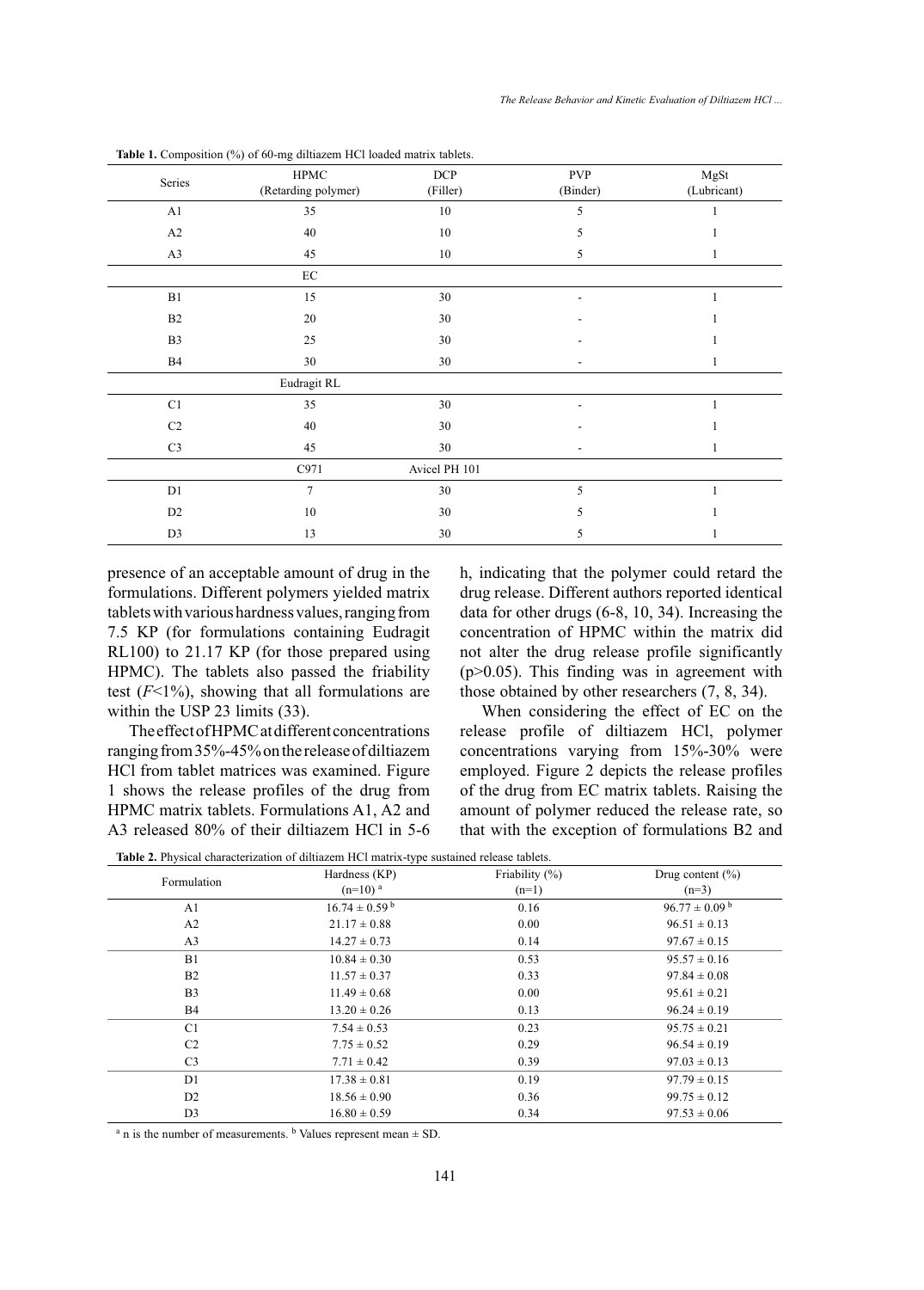| <b>Table 3.</b> Kinetic parameters of unitazent free release from the matrix tablets. |                       |        |                              |        |                               |        |                              |        |                              |                  |        |
|---------------------------------------------------------------------------------------|-----------------------|--------|------------------------------|--------|-------------------------------|--------|------------------------------|--------|------------------------------|------------------|--------|
| Formulation                                                                           | Zero-order            |        | First-order                  |        | Higuchi                       |        | Hixson-Crowell               |        | Korsmeyer-Peppas             |                  |        |
|                                                                                       | $k_0$<br>$(\%h^{-1})$ | $R^2$  | k <sub>1</sub><br>$(h^{-1})$ | $R^2$  | $k_{\rm H}$<br>$(\%h^{-1/2})$ | $R^2$  | $k_{\rm HC}$<br>$(\%h^{-1})$ | $R^2$  | $K_{\rm KP}$<br>$(\%h^{-n})$ | $\boldsymbol{n}$ | $R^2$  |
| A1                                                                                    | 16.153                | 0.9852 | 0.127                        | 0.9978 | 38.226                        | 0.9932 | 0.368                        | 0.9995 | 28.759                       | 0.657            | 0.9994 |
| A <sub>2</sub>                                                                        | 15.021                | 0.9878 | 0.111                        | 0.9987 | 35.285                        | 0.9907 | 0.328                        | 0.9995 | 26.451                       | 0.664            | 0.9989 |
| A <sub>3</sub>                                                                        | 15.100                | 0.9821 | 0.115                        | 0.9993 | 35.976                        | 0.9959 | 0.338                        | 0.9985 | 29.098                       | 0.616            | 0.9996 |
| B1                                                                                    | 44.765                | 0.9774 | 0.440                        | 0.9986 | 66.905                        | 0.9998 | 1.186                        | 0.9944 | 71.922                       | 0.419            | 0.9996 |
| B <sub>2</sub>                                                                        | 29.143                | 0.9650 | 0.251                        | 0.9944 | 50.432                        | 0.9982 | 0.708                        | 0.9874 | 56.265                       | 0.414            | 0.9995 |
| B <sub>3</sub>                                                                        | 23.459                | 0.9612 | 0.215                        | 0.9951 | 46.755                        | 0.9981 | 0.593                        | 0.9876 | 53.956                       | 0.395            | 0.9995 |
| <b>B4</b>                                                                             | 18.405                | 0.9607 | 0.159                        | 0.9925 | 38.092                        | 0.9922 | 0.447                        | 0.9856 | 47.260                       | 0.394            | 0.9982 |
| C <sub>1</sub>                                                                        | 32.243                | 0.9755 | 0.285                        | 0.9979 | 54.596                        | 0.9972 | 0.797                        | 0.9938 | 57.565                       | 0.456            | 0.9983 |
| C <sub>2</sub>                                                                        | 25.504                | 0.9843 | 0.216                        | 0.9986 | 46.116                        | 0.9992 | 0.612                        | 0.9979 | 48.545                       | 0.489            | 0.9984 |
| C <sub>3</sub>                                                                        | 23.374                | 0.9962 | 0.197                        | 0.9846 | 43.793                        | 0.9898 | 0.558                        | 0.9941 | 40.899                       | 0.591            | 0.9918 |
| D1                                                                                    | 40.669                | 0.9846 | 0.322                        | 0.9984 | 58.122                        | 0.9999 | 0.936                        | 0.9954 | 60.230                       | 0.472            | 1.0000 |
| D <sub>2</sub>                                                                        | 32.444                | 0.9772 | 0.249                        | 0.9959 | 53.887                        | 0.9977 | 0.730                        | 0.9927 | 49.881                       | 0.552            | 0.9975 |
| D <sub>3</sub>                                                                        | 27.179                | 0.9786 | 0.218                        | 0.9962 | 49.324                        | 0.9983 | 0.628                        | 0.9947 | 45.292                       | 0.567            | 0.9985 |

**Table 3.** Kinetic parameters of diltiazem HCl release from the matrix tablets <sup>a</sup> .

a Values are mean of three determinations.

B3, statistical analysis revealed a significant difference between the EC matrices  $(p<0.0001)$ . Formulation B1 liberated 80% of its drug content within 1.5 h and formulation B4 in 4 h. The effect of polymer content on the drug release rate could be explained in two ways, i) a decrease in the total porosity of the matrices (initial porosity plus porosity due to drug dissolution) (3) and ii) an increase in the hydrophobicity of the matrix leading to a decreased penetration of the solvent molecules into the system, which in turn lessens diffusion of the drug from the matrix (8). EC matrices were not capable of retarding diltiazem HCl release rate desirably. Other researchers have stated the same problem with EC in the production of sustained release formulations for hydrophilic drugs (3). However, in a study with the water soluble drug pseudoephedrine HCl, EC could make a sustained release system (35). This success, as explained in the related article, was because of the lower viscosity of the polymer used (10 cP) and its higher compressibility compared to the 100-cP EC used in our study. Some investigators have illustrated that release rate from matrices prepared from physical mixtures of drug and EC was considerably faster than those produced by the solid dispersion technique (36). This phenomenon was attributed to the encapsulation of drug particles by polymer in matrices prepared from solid dispersion system, which caused a great delay in diffusion of the drug through polymer and made diffusion as a rate retarding process in drug release mechanism. Since methods of application of EC as a retarding

agent would influence its effectiveness, it is speculated that the use of proper methods such as microencapsulation, particle coating or solid dispersion may provide suitable results.

Next, the effect of Eudragit RL100 at different concentrations (35%-45%) on the release of diltiazem HCl was explored. Although increasing the amount of the polymer significantly  $(p<0.02)$ diminished the drug release rate from the tablets prepared, none of the formulations prepared were found to release their drug content with a sustained and desirable rate. Formulations C1-C3 released 80% of their diltiazem HCl within 2-3 h (Figure 3). The unsuccessful use of Eudragit RL could be due to a high water solubility of diltiazem HCl on one hand, and the high polymer permeability to water (16) on the other hand. Other researchers, however, succeeded to prepare sustained release matrices using Eudragit  $(3, 13)$ . In one of these studies  $(3)$ , the hydrophilic drug lobenzarit was formulated by means of Eudragit RS, which is slightly permeable to water because of its low content of quaternary ammonium groups (16). In another study (13), dimenhydrinate, a sparingly soluble drug, was used together with Eudragit RL.

Eventually, the effect of C971 at different levels ranging from 7%-13% on the release profile of diltiazem HCl was investigated. As shown in Figure 4, during the initial 2 h, a fast release of diltiazem occurred. This was then followed by a remarkable decrease in the release rate. Carbopols form a gel at basic pHs, therefore, the initial fast release is related to an acidic pH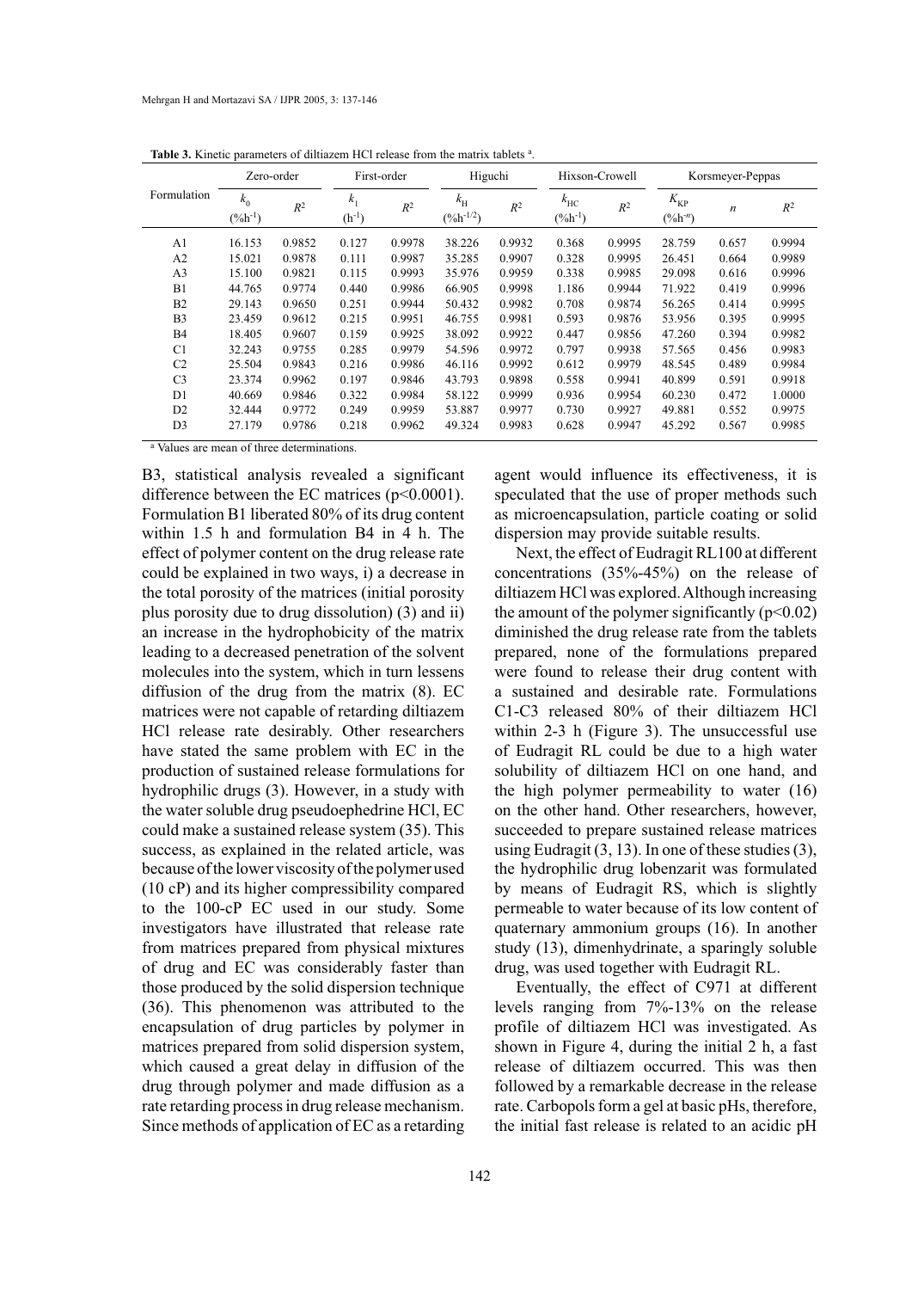

**Figure 1.** Effect of various HPMC concentrations on diltiazem HCl release from matrix tablets (n=3, SDs: 0.007-0.509).

of the dissolution medium (i.e. pH 1.2) in which the polymer forms a weak gel not capable of controlling the drug release. However, in the second dissolution medium (phosphate buffer pH 6.8), C971 forms a stronger gel through which the drug could slowly diffuse out (11). The amount of polymer used within the formulations imparted a significant  $(p<0.01)$  control over the drug release. This could be owing to a stronger gel formation at higher polymer levels. Formulations D1-D3 liberated 80% of their drug content over 2-4 h. This rapid release, in addition to the influence of acidic pH on the polymer, could be attributable to the presence of Avicel, having inherent disintegrant properties. This result is in agreement with that observed by other researchers (12). Some investigators, however, used carbopols successfully for controlling the release of slightly water soluble drugs of diclofenac and ibuprofen (11, 12). Addition of



**Figure 3.** Effect of various Eudragit RL 100 concentrations on diltiazem HCl release from matrix tablets (n=3, SDs: 0.021- 0.604).



**Figure 2.** Effect of various EC concentrations on diltiazem HCl release from matrix tablets (n=3, SDs: 0.017-0.480).

suitable basic salts such as sodium bicarbonate to formulations containing carbopols may improve their retarding effect in acidic media by making the matrices form a stronger polymer network. Alternatively, some researchers added HPMC to formulations containing carbopols to correct the release pattern (11, 34). Their data have shown that a combination of anionic polymer (carbopols) with nonionic HPMC produces a synergistic increase in viscosity. This is probably due to the stronger hydrogen bonding between the carboxyl groups of carbopols and hydroxyl groups of HPMC, leading to stronger cross-linking between the two polymers, which could also diminish the release fluctuations (34). Besides, HPMC is not affected by pH variation and forms a gel upon contact with different dissolution media to control drug release (11).

With all formulations, a burst release was observed that could be attributed to dissolution



**Figure 4.** Effect of various C971 concentrations on diltiazem HCl release from matrix tablets (n=3, SDs: 0.006-0.819).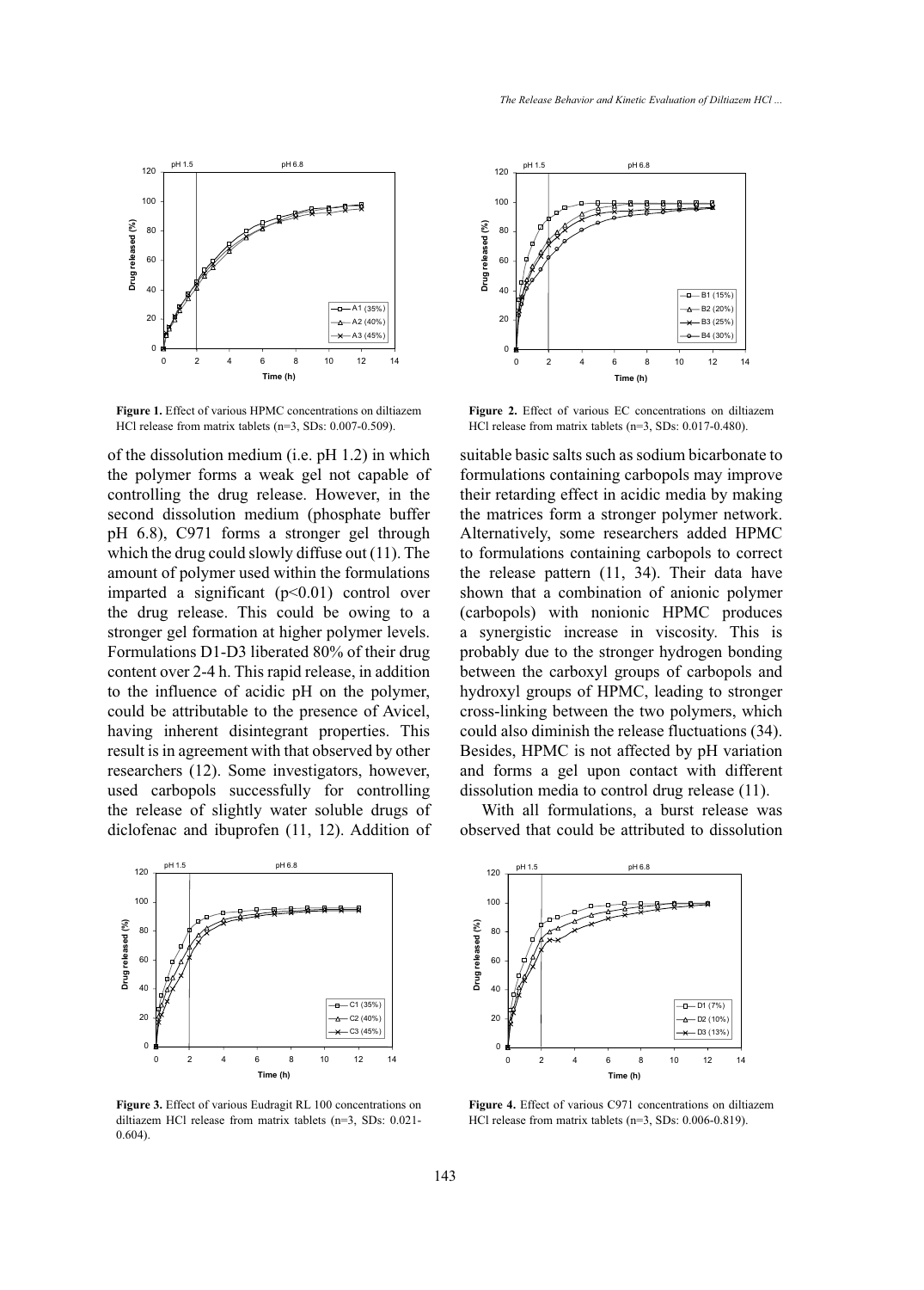of water soluble diltiazem HCl from the surface of the tablets (8, 9). Yet, this effect was least with HPMC-containing formulations. This finding could be explained by the hydrophilic nature of HPMC. When exposed to the dissolution medium, the solvent penetrates into the free spaces between macromolecular chains of the polymer. After solvation of the polymer chains, the dimensions of the polymer molecule increase due to the polymer relaxation by the stress of the penetrated solvent. This phenomenon is defined as swelling and is characterized by the formation of a gel-like network surrounding the tablet. This swelling and hydration property of HPMC causes an immediate formation of a surface barrier around the matrix tablet, which reduces the burst release (32).

In order to describe the kinetics of drug release from controlled release preparations, various mathematical equations have been proposed. The zero order model Eq. [1] describes the systems, where the drug release is independent of its concentration (27). The first order equation Eq. [2] describes the release from systems, where release rate is concentration dependent (28). According to Higuchi model Eq. [3], the drug release from matrix is directly proportional to a square root of time and is based on the Fickian diffusion (29). The Hixson-Crowell cube root law Eq. [4] describes the release from the systems, where it depends on the change in surface area and diameter of the particles or tablets with time and mainly applies in case of systems, which dissolute or erode over time (30). A more comprehensive, but still very simple, semi-empirical equation to describe drug release mechanism from polymeric systems more precisely is the so-called Korsmeyer-Peppas power law, i.e. Eq. [5]. Thus, drug release data were fitted to these kinetic models to explain the drug release kinetics and mechanism from the matrices prepared. Criterion of selecting the most appropriate model was based on the best goodness of fit. The values of the release exponent (*n*), kinetic rate constant (*k*) and correlation coefficient  $(R^2)$  as calculated from Eqs. 1-5 are presented in Table 3. Generally speaking, the majority of formulations did not seem to follow a zero order profile of drug release based on the lower  $R^2$  values obtained compared to the other

three kinetic models examined. On the other hand, the  $R^2$  values obtained from examining the first order, Higuchi and the Hixson-Crowell models were found to be very close to each other throughout the whole series of formulations investigated. Nevertheless, with the HPMCmatrices (A1-A3), the  $R^2$  values for Hixson-Crowell model were slightly higher than the other models, showing a better conformance to this model. Applicability of the release curves to Hixson-Crowell model indicated a change in surface area and diameter of the tablets, with a progressive dissolution of the matrix as a function of time. This result was similar to that obtained elsewhere (23) for the release of diltiazem HCl from matrix tablets containing HPMC and xanthan. The values of *n* determined for HPMC matrices studied ranged from 0.62-0.66 and confirmed that the formulations followed non-Fickian diffusion kinetics (anomalous transport), i.e. the release is ruled by both diffusion of the drug and dissolution of the polymer. In case of formulations containing EC (B1-B4), the *R*2 values obtained from the Higuchi model appeared to be slightly higher than the other two models, indicating that the release is principally controlled by diffusion. In fact, matrices prepared using EC were the only tablets in this study that remained intact during the dissolution study. As a result, dissolution or erosion of the matrix was not the parameter influencing the release. Values of  $n$  $\sim$ 0.4 for these formulations disclose a Fickian diffusion mechanism of release. In terms of matrices prepared using Eudragit RL100 and C971, both fitted the first order, Higuchi and Hixson-Crowell's models. In both cases, increasing the proportions of polymer within the tablet matrix increased the value of the exponent *n*, indicating that the release mechanism shifted from diffusion-controlled to an anomalous transport in which both diffusion and erosion are governing the release. Analogous results have also been observed with C971 in another study (37). They explained that increasing the polymer content decreases the release rate. This reduction of the release constant increases the time needed to release a given quantity of drug, allowing a greater hydration and relaxation of the polymer matrix before release, which in turn shift the release mechanism toward relaxation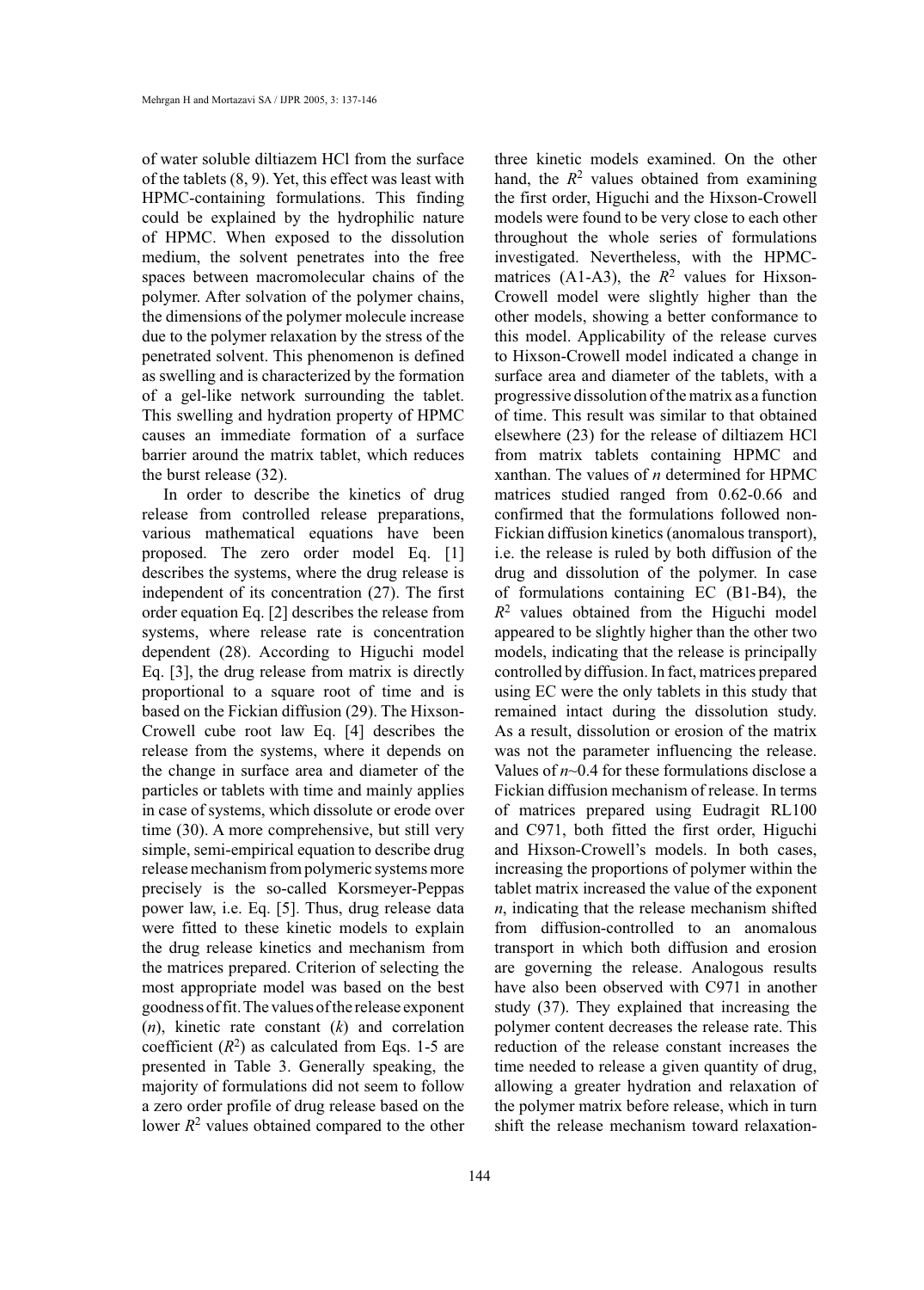erosion.

In conclusion, although all the polymers studied could slow down the release of diltiazem HCl from the matrices, HPMC showed the best results. The matrices prepared using HPMC, yet, need some further modifications. Diltiazem HCl has a bitter taste and application of film coating is the simplest approach to mask the taste. Coating the tablets using appropriate polymers would have a dual action of taste masking and controlling the initial fast release. Preparation of matrices by means of HPMC polymers with higher viscosities may also be another solution.

#### **References**

- (1) Chaffman M and Brogden RN. Diltiazem: A review of its pharmacological properties and therapeutic efficacy. *Drugs* (1985) 29: 387-454
- (2) Prisant LM and Elliott WJ. Drug delivery systems for treatment of systemic hypertension. *Clin. Pharmacokinet.* (2003) 42: 931-940
- Boza A, Caraballo I, Alvarez-Fuentes J and Rabasco (3) AM. Evaluation of Eudragit® RS-PO and Ethocel® 100 matrices for the controlled release of lobenzarit disodium. *Drug Dev. Ind. Pharm.* (1999) 25: 229-233
- Ebube NK and Jones AB. Sustained release of (4) acetaminophen from a heterogeneous mixture of two hydrophilic non-ionic cellulose ether polymers. *Int. J. Pharm.* (2004) 272: 19-27
- (5) Colombo P. Swelling-controlled release in hydrogel matrices for oral route. *Adv. Drug Deliv. Rev.* (1993)  $11 \cdot 37 - 57$
- Amaral MH, Sousa Lobo JM and Ferreira DC. Efeect (6) of hydroxypropyl methylcellulose and hydrogenated castor oil on naproxen release from sustained-release tablets. *AAPS Pharm. Sci. Tech.* (2001) 2: Article 6
- Bravo SA, Lamas MC and Salomón CJ. In-vitro (7) studies of diclofenac sodium controlled-release from biopolymeric hydrophilic matrices. *J. Pharm. Pharmaceut. Sci.* (2002) 5: 213-219
- Tiwari SB, Murthy TK, Pai MR, Mehta PR and (8) Chowdary PB. Controlled release formulation of tramadol hydrochloride using hydrophilic and hydrophobic matrix system. *AAPS Pharm. Sci. Tech.* (2003) 4: Article 31
- (9) Reza MS, Quadir MA and Haider SS. Comparative evaluation of plastic, hydrophobic and hydrophilic polymers as matrices for controlled-release drug delivery. *J. Pharm. Pharmaceut. Sci.* (2003) 6: 282- 291
- (10) Vueba ML, Batista de Carvalho LAE, Veiga F, Sousa JJ and Pina ME. Influence of cellulose ether polymers on ketoprofen release from hydrophilic matrix tablets. *Eur. J. Pharm. Biopharm.* (2004) 58: 51-59
- (11) Bravo SA, Lamas MC and Salomon CJ. Swellable

matrices for the controlled-release of diclofenac sodium: Formulation and *in-vitro* studies. *Pharm. Dev. Technol.* (2004) 9: 75-83

- Khan GM and Jiabi Z. Formulation and *in-vitro* (12) evaluation of ibuprofen-carbopol 974P-NF controlled release matrix tablets III: Influence of co-excipients on release rate of the drug. *J. Control. Release* (1998) 54: 185-190
- (13) Genç L, Bilaç H and Güler E. Studies on controlled release dimenhydrinate from matrix tablet formulations. *Pharm. Acta Helv.* (1999) 74: 43-49
- (14) Porter SC. Controlled-release film coatings based on ethylcellulose. *Drug Dev. Ind. Pharm.* (1989) 15: 1495-1521
- (15) Sadeghi F, Ford JL, Rubinstein MH and Rajabi-Siahboomi AR. Study of drug release from pellets coated with surelease containing hydroxypropyl methylcellulose. *Drug Dev. Ind. Pharm.* (2001) 27: 419-430
- (16) Rowe RC, Sheskey PJ and Weller PJ. *Handbook of Pharmaceutical Excipients.* 4<sup>th</sup> ed. Pharmaceutical Press, UK (2003) 462-468
- (17) Caraballo I, Melgoza LM, Alvarez-Fuentes J, Soriano MC and Rabasco AM. Design of controlled release inert matrices of naltrexone hydrochloride based on percolation concepts. *Int. J. Pharm.* (1999) 181: 23- 30
- (18) Prabakaran D, Singh P, Kanaujia P and Vyas SP. Effect of hydrophilic polymers on the release of diltiazem hydrochloride from elementary osmotic pumps. *Int. J. Pharm.* (2003) 259: 173-179
- (19) Singh B and Ahuja N. Development of controlledrelease buccoadhesive hydrophilic matrices of diltiazem hydrochloride: Optimization of bioadhesion, dissolution, and diffusion parameters. *Drug Dev. Ind. Pharm.* (2002) 28: 431-442
- (20) Baidya S, Bedi S and Gupta BK. Design and evaluation of microcapsules of diltiazem hydrochloride. *Boll. Chim. Farm.* (2001) 140: 32-35
- (21) Fan TY, Wei SL, Yan WW, Chen DB and Li J. An investigation of pulsatile release tablets with ethylcellulose and Eudragit L as film coating materials and cross-linked polyvinylpyrrolidone in the core tablets. *J. Control. Release* (2001) 77: 245-251
- (22) Jain SK, Chourasia MK, Sabitha M, Jain R, Jain AK, Ashawat M and Jha AK. Development and characterization of transdermal drug delivery systems for diltiazem hydrochloride. *Drug Deliv.* (2003) 10: 169-177
- (23) Gohel MC, Amin AF, Patel KV and Panchal MK. Studies in release behavior of diltiazem HCl from matrix tablets containing (hydroxypropyl) methyl cellulose and xanthan gum. *Boll. Chim. Farm.* (2002) 141: 21-28
- $(24)$  Kim H and Fassihi R. A new ternary polymeric matrix system for controlled drug delivery of highly soluble drugs: I. diltiazem hydrochloride. *Pharm. Res.* (1997) 14: 1415-1421
- (25) Toti US and Aminabhavi TM. Modified guar gum